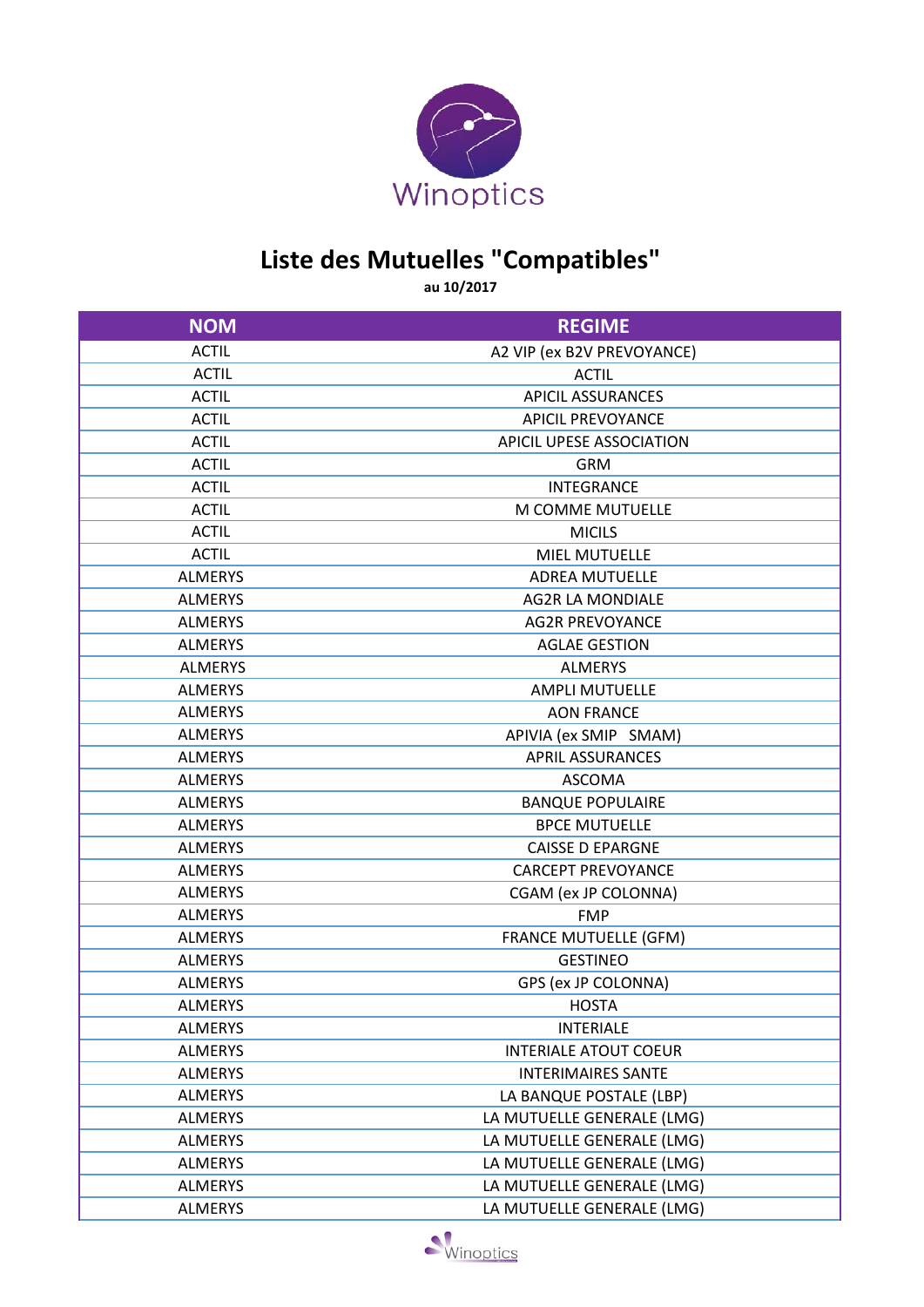| <b>ALMERYS</b>                   | LA PREVOYANCE MUTUALISTE D ILE DE FRANCE (PMIF) |
|----------------------------------|-------------------------------------------------|
| <b>ALMERYS</b>                   | LAMIE                                           |
| <b>ALMERYS</b>                   | <b>LMDE INTERIALE</b>                           |
| <b>ALMERYS</b>                   | <b>LUXIOR ASSURANCES</b>                        |
| <b>ALMERYS</b>                   | <b>MACIF MPPM</b>                               |
| <b>ALMERYS</b>                   | <b>MIAG</b>                                     |
| <b>ALMERYS</b>                   | <b>MNFCT</b>                                    |
| <b>ALMERYS</b>                   | <b>MOLITOR</b>                                  |
| <b>ALMERYS</b>                   | <b>MPJ</b>                                      |
| <b>ALMERYS</b>                   | <b>MUT BERGERAC VIASANTE</b>                    |
| <b>ALMERYS</b>                   | MUT CENTRALE DES FINANCES (MCF)                 |
| <b>ALMERYS</b>                   | MUT DES CHEMINOTS (MFCF)                        |
| <b>ALMERYS</b>                   | MUT DES CLERCS DE EMPLOYES DE NOTAIRE (MCEN)    |
| <b>ALMERYS</b>                   | MUT DU MIDI VIASANTE                            |
| <b>ALMERYS</b>                   | MUT ENTRAIDE MUT FRANCAISE                      |
| <b>ALMERYS</b>                   | <b>MUT ENTRAIN</b>                              |
| <b>ALMERYS</b>                   | MUT FAMILIALE TRAVAILLEURS GPE SAFRAN (MFTGS)   |
| <b>ALMERYS</b>                   | MUT GENERALE DES AFFAIRES SOCIALES (MGAS)       |
| <b>ALMERYS</b>                   | MUT GENERALE ECO FINANCES INDUST (MGEFI)        |
| <b>ALMERYS</b>                   | <b>MUT LEROY SOMER</b>                          |
| <b>ALMERYS</b>                   | MUT MINISTERE JUSTICE (MMJ)                     |
|                                  | MUT PERSONNEL IBM (IBAMEO)                      |
| <b>ALMERYS</b><br><b>ALMERYS</b> |                                                 |
|                                  | MUT PERSONNEL SOCIETE GENERALE                  |
| <b>ALMERYS</b>                   | MUT PREVOYACE INTERPROFESSIONNELLE (MPI)        |
| <b>ALMERYS</b>                   | <b>MUT STORA ENSO</b>                           |
| <b>ALMERYS</b>                   | <b>MUTISICA</b>                                 |
| <b>ALMERYS</b>                   | <b>MUTUALIS</b>                                 |
| <b>ALMERYS</b>                   | MUTUELLE CDC (ex MPCDC)                         |
| <b>ALMERYS</b>                   | <b>MUTUELLE MGPA</b>                            |
| <b>ALMERYS</b>                   | PRADO MUTUELLE                                  |
| <b>ALMERYS</b>                   | PRIMAMUT                                        |
| <b>ALMERYS</b>                   | <b>REUNICA MUTUELLE</b>                         |
| <b>ALMERYS</b>                   | REUNICA PREVOYANCE                              |
| <b>ALMERYS</b>                   | <b>S2H VIVINTER PREVOYANCE</b>                  |
| <b>ALMERYS</b>                   | <b>SMACL SANTE</b>                              |
| <b>ALMERYS</b>                   | <b>SMATIS</b>                                   |
| <b>ALMERYS</b>                   | SOLLY AZAR ASSURANCES GSA SI                    |
| <b>ALMERYS</b>                   | <b>SOS MUTUELLE ASSURANCE</b>                   |
| <b>ALMERYS</b>                   | <b>SURAVENIR ASSURANCES</b>                     |
| <b>ALMERYS</b>                   | <b>VERSPIEREN</b>                               |
| <b>ALMERYS</b>                   | <b>VIASANTE</b>                                 |
| <b>CARTE BLANCHE</b>             | AG2R LA MONDIALE (REUNICA)                      |
| <b>CARTE BLANCHE</b>             | <b>AGRICA</b>                                   |
| <b>CARTE BLANCHE</b>             | <b>AIOSANTE HENNER</b>                          |
| <b>CARTE BLANCHE</b>             | AMIS (AVIVA)                                    |
| <b>CARTE BLANCHE</b>             | <b>APRIA RSA</b>                                |
| <b>CARTE BLANCHE</b>             | <b>AVIVA ASSURANCES</b>                         |
| <b>CARTE BLANCHE</b>             | <b>CCMO MUTUELLE CCN DU GOLF</b>                |
| <b>CARTE BLANCHE</b>             | <b>CEGEMA</b>                                   |
| <b>CARTE BLANCHE</b>             | <b>CIPRES ASSURANCES</b>                        |

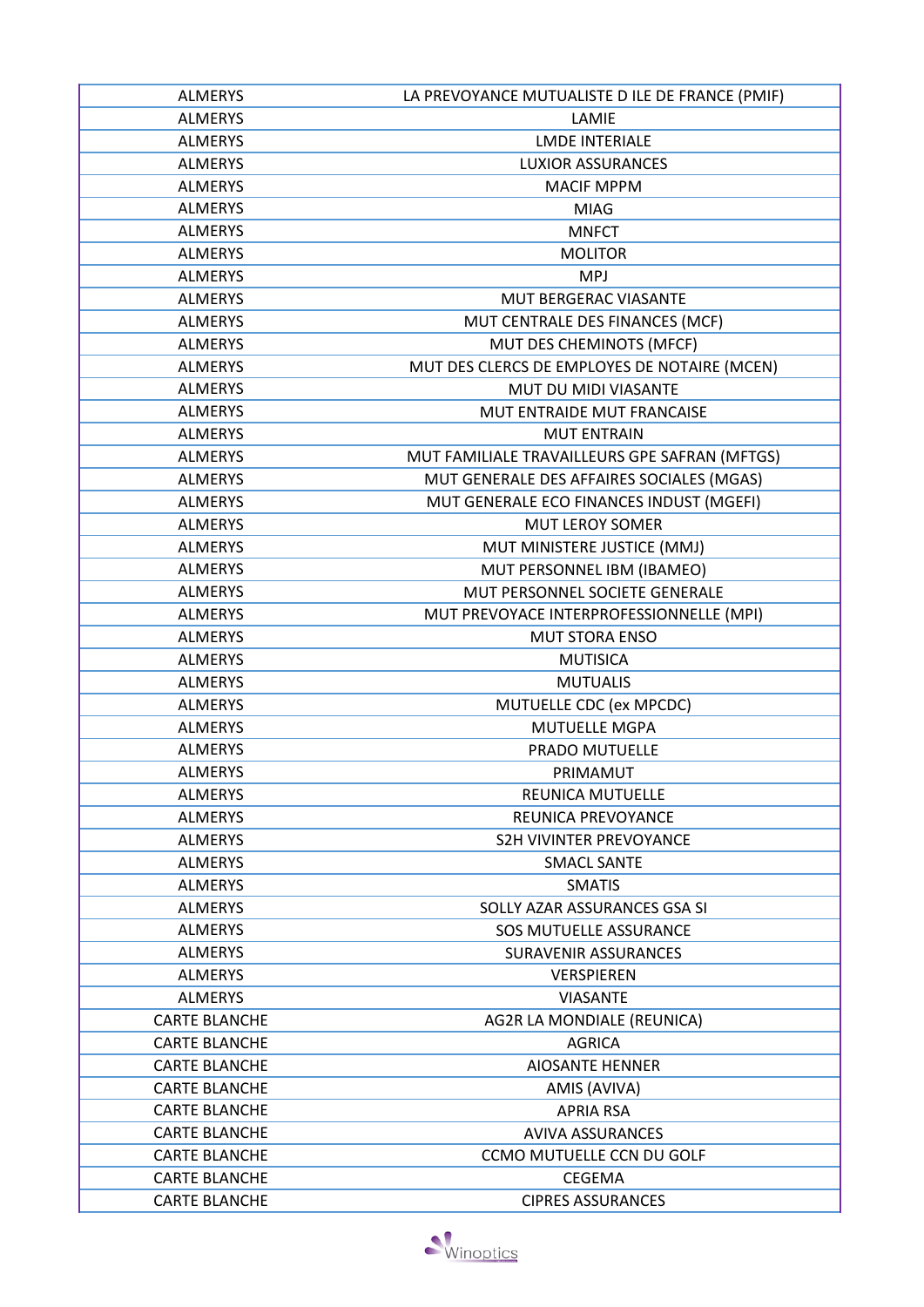| <b>CARTE BLANCHE</b> | <b>CIPREV GPE V HUGO</b>                        |
|----------------------|-------------------------------------------------|
| <b>CARTE BLANCHE</b> | <b>COGEVIE</b>                                  |
| <b>CARTE BLANCHE</b> | COLLECTEAM                                      |
| <b>CARTE BLANCHE</b> | <b>ENTIS GESTION</b>                            |
| <b>CARTE BLANCHE</b> | <b>FILHET ALLARD</b>                            |
| <b>CARTE BLANCHE</b> | <b>FRANCE MUTUELLE (GFM)</b>                    |
| <b>CARTE BLANCHE</b> | <b>GENERALI GESTION SANTE</b>                   |
| <b>CARTE BLANCHE</b> | <b>GENERATION</b>                               |
| <b>CARTE BLANCHE</b> | <b>GMC HENNER</b>                               |
| <b>CARTE BLANCHE</b> | <b>GRAS SAVOYE</b>                              |
| <b>CARTE BLANCHE</b> | <b>GROUPE VICTOR HUGO</b>                       |
| <b>CARTE BLANCHE</b> | <b>HELIUM</b>                                   |
| <b>CARTE BLANCHE</b> | <b>HEMOS</b>                                    |
| <b>CARTE BLANCHE</b> | LA MUTUELLE DU PROFESSIONNEL DE SANTE           |
| <b>CARTE BLANCHE</b> | LA MUTUELLE GENERALE (LMG)                      |
| <b>CARTE BLANCHE</b> | LA MUTUELLE VERTE                               |
| <b>CARTE BLANCHE</b> | LINEA                                           |
| <b>CARTE BLANCHE</b> | MA SANTE MUTUELLE SAINT MARTIN (MSM) HENNER     |
| <b>CARTE BLANCHE</b> | <b>MERCER</b>                                   |
| <b>CARTE BLANCHE</b> | <b>MIEL MUTUELLE</b>                            |
| <b>CARTE BLANCHE</b> | MUT MINISTERE JUSTICE (MMJ)                     |
| <b>CARTE BLANCHE</b> | MUT NATIONALE DES HOSPITALIERS (MNH)            |
| <b>CARTE BLANCHE</b> | MUT VICTOR HUGO GPE V HUGO                      |
| <b>CARTE BLANCHE</b> | <b>MUTUA GESTION EPSIL</b>                      |
| <b>CARTE BLANCHE</b> | MUTUA GESTION NEOLIANE EQUITE                   |
| <b>CARTE BLANCHE</b> | MUTUALIA (toutes mutuelles)                     |
| <b>CARTE BLANCHE</b> | MUTUALIA GRAND OUEST                            |
| <b>CARTE BLANCHE</b> | MUTUELLE DU MEDECIN (MDM)                       |
| <b>CARTE BLANCHE</b> | <b>PACIFICA</b>                                 |
| <b>CARTE BLANCHE</b> | PACIFICA MSA                                    |
| <b>CARTE BLANCHE</b> | PLANSANTE GFP                                   |
| <b>CARTE BLANCHE</b> | <b>REPAM GESTION HENNER</b>                     |
| <b>CARTE BLANCHE</b> | <b>REUNICA</b>                                  |
| <b>CARTE BLANCHE</b> | <b>ROEDERER HENNER</b>                          |
| <b>CARTE BLANCHE</b> | ROEDERER*******                                 |
| <b>CARTE BLANCHE</b> | SMISO MUT DES CADRES (GSMC) HENNER              |
| <b>CARTE BLANCHE</b> | SOGECAP                                         |
| <b>CARTE BLANCHE</b> | SWISSLIFE                                       |
| <b>CARTE BLANCHE</b> | THELEM ASSURANCES                               |
| <b>CARTE BLANCHE</b> | <b>VIVENS ASSURANCES HENNER</b>                 |
| <b>HARMONIE</b>      | <b>ALTEIS MUTUELLES</b>                         |
| <b>HARMONIE</b>      | <b>HARMONIE</b>                                 |
| <b>HARMONIE</b>      | LA MUTUELLE DE LA VIENNE                        |
| <b>HARMONIE</b>      | LA MUTUELLE DE LA VIENNE                        |
| <b>HARMONIE</b>      | MUT CHU HOPITAUX PUY DE DOME                    |
| <b>HARMONIE</b>      | MUT DU COMMERCE ET DES SCOPS (MUCS)             |
| <b>HARMONIE</b>      | <b>MUT EXISTENCE</b>                            |
| <b>HARMONIE</b>      | MUT EXISTENCE CAMEC MSM MIEUX ETRE              |
| <b>HARMONIE</b>      | MUT GROUPE LA DEPECHE DU MIDI                   |
| <b>HARMONIE</b>      | MUT METIERS ELECTRONIQUE ET INFORMATIQUE (MMEI) |

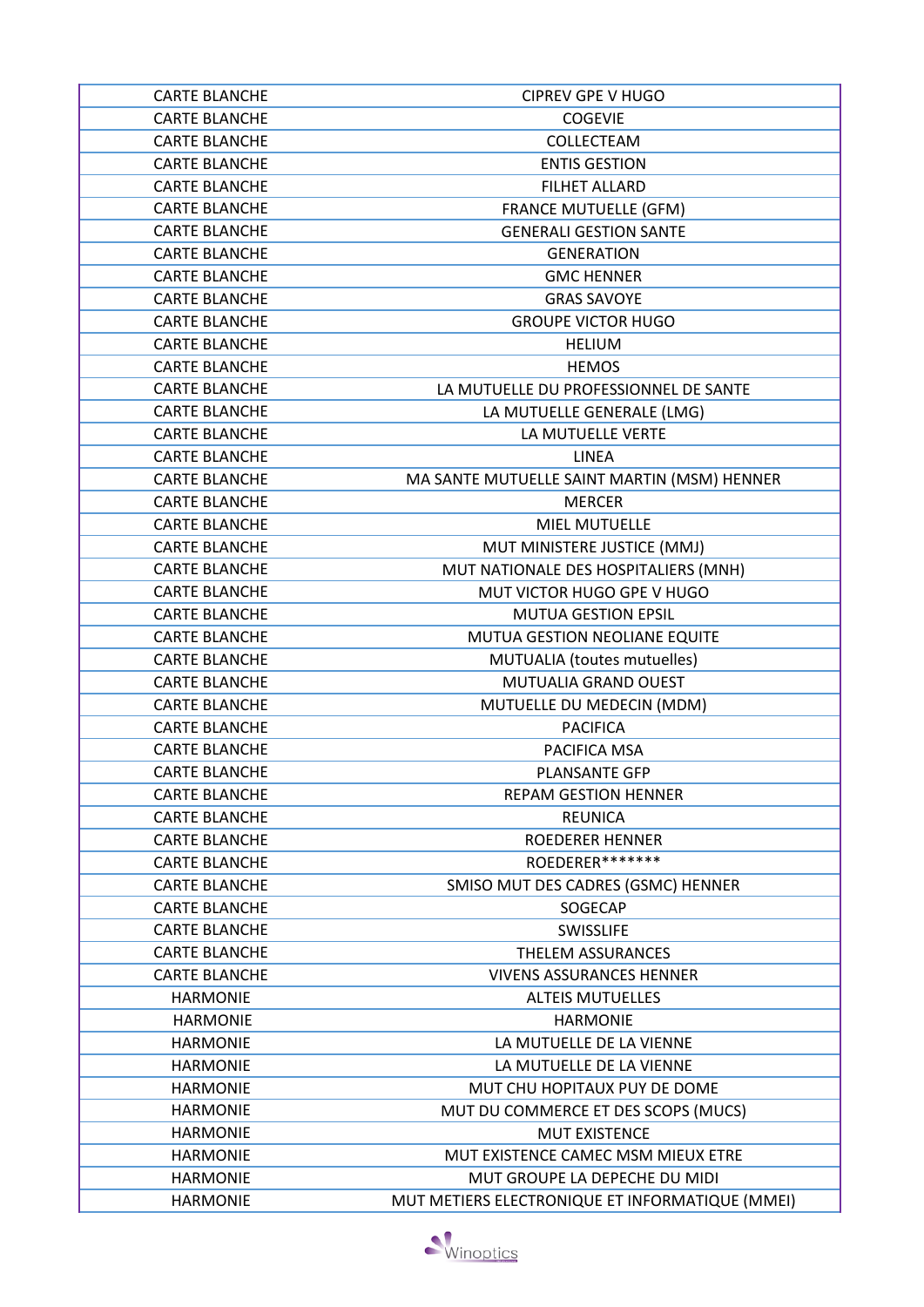| <b>HARMONIE</b>                        | MUTUELLE MARE GAILLARD                         |
|----------------------------------------|------------------------------------------------|
| <b>HARMONIE</b>                        | <b>PREVADIES</b>                               |
| <b>HARMONIE</b>                        | PREVADIES CPSAC MUT ACTION                     |
| <b>HARMONIE</b>                        | PREVADIES CPSAC MUT ACTION                     |
| <b>HARMONIE</b>                        | PREVADIES CPSAC MUT ACTION                     |
| <b>HARMONIE</b>                        | PREVADIES CPSF MUT ACTION                      |
| <b>HARMONIE</b>                        | PREVADIES CPSF MUT ACTION                      |
| <b>HARMONIE</b>                        | <b>PREVADIES EST</b>                           |
| <b>HARMONIE</b>                        | PREVADIES IMADIES                              |
| <b>HARMONIE</b>                        | PREVADIES IMADIES                              |
| <b>HARMONIE</b>                        | PREVADIES NORMANDIE                            |
| <b>HARMONIE</b>                        | RELEYA                                         |
| <b>HARMONIE</b>                        | <b>SANTEVIE</b>                                |
| <b>HARMONIE</b>                        | <b>SANTEVIE MP</b>                             |
| <b>HARMONIE</b>                        | SANTEVIE PI MTG                                |
| <b>HARMONIE</b>                        | SANTEVIE PI SANTEVIE                           |
| <b>HARMONIE</b>                        | SANTEVIE PI SANTEVIE                           |
| <b>HARMONIE</b>                        | SPHERIA VAL DE FRANCE                          |
| <b>HARMONIE</b>                        | <b>THIERS MUTUALITE</b>                        |
| <b>HARMONIE MUTUALITE 1</b>            | <b>HARMONIE MUTUALITE 1</b>                    |
| <b>HARMONIE MUTUALITE 2</b>            | <b>HARMONIE MUTUALITE 2</b>                    |
| <b>HARMONIE MUTUALITE 3</b>            | <b>HARMONIE MUTUALITE 3</b>                    |
| HARMONIE MUTUELLE ANNECY               | HARMONIE MUTUELLE ANNECY                       |
| HARMONIE MUTUELLE CAEN                 | <b>HARMONIE MUTUELLE CAEN</b>                  |
| <b>RMONIE MUTUELLE LA ROCHE SUR YC</b> | HARMONIE MUTUELLE LA ROCHE SUR YON             |
| HARMONIE MUTUELLE NANCY                | HARMONIE MUTUELLE NANCY                        |
| <b>ISANTE</b>                          | AGRICA MSA CCPMA                               |
| <b>ISANTE</b>                          | <b>ENTIS GESTION</b>                           |
| <b>ISANTE</b>                          | <b>ENTIS GESTION</b>                           |
| <b>ISANTE</b>                          | <b>ENTIS GESTION</b>                           |
| <b>ISANTE</b>                          | <b>ENTIS GESTION</b>                           |
| <b>ISANTE</b>                          | <b>ENTIS GESTION</b>                           |
| <b>ISANTE</b>                          | <b>ENTIS GESTION</b>                           |
| <b>ISANTE</b>                          | <b>ENTIS GESTION</b>                           |
| <b>ISANTE</b>                          | HUMANIS NATIONALE SMAPRI                       |
| <b>ISANTE</b>                          | HUMANIS PREVOYANCE CRIA PREVOYANCE             |
| <b>ISANTE</b>                          | HUMANIS PREVOYANCE ETIKA                       |
| <b>ISANTE</b>                          | <b>HUMANIS PREVOYANCE RADIANCE</b>             |
| <b>ISANTE</b>                          | HUMANIS PREVOYANCE SMI NOVALIS                 |
| <b>ISANTE</b>                          | <b>IGESTION</b>                                |
| <b>ISANTE</b>                          | <b>IPSEC AVENIR SANTE</b>                      |
| <b>ISANTE</b>                          | <b>IPSEC CNP</b>                               |
| <b>ISANTE</b>                          | <b>IPSEC PREVOYANCE</b>                        |
| <b>ISANTE</b>                          | <b>IRCEM</b>                                   |
| <b>ISANTE</b>                          | LA MEDICALE DE FRANCE                          |
| <b>ISANTE</b>                          | MGEN ISTYA COLLECTIVES                         |
| <b>ISANTE</b>                          | MHV SMACL SANTE                                |
| <b>ISANTE</b>                          | MUT CHAMBRES DE COMMERCE ET D INDUSTRIE (MCCI) |
| <b>ISANTE</b>                          | MUT NATIONALE DES HOSPITALIERS (MNH)           |
| <b>ISANTE</b>                          | <b>MUT RENAULT</b>                             |

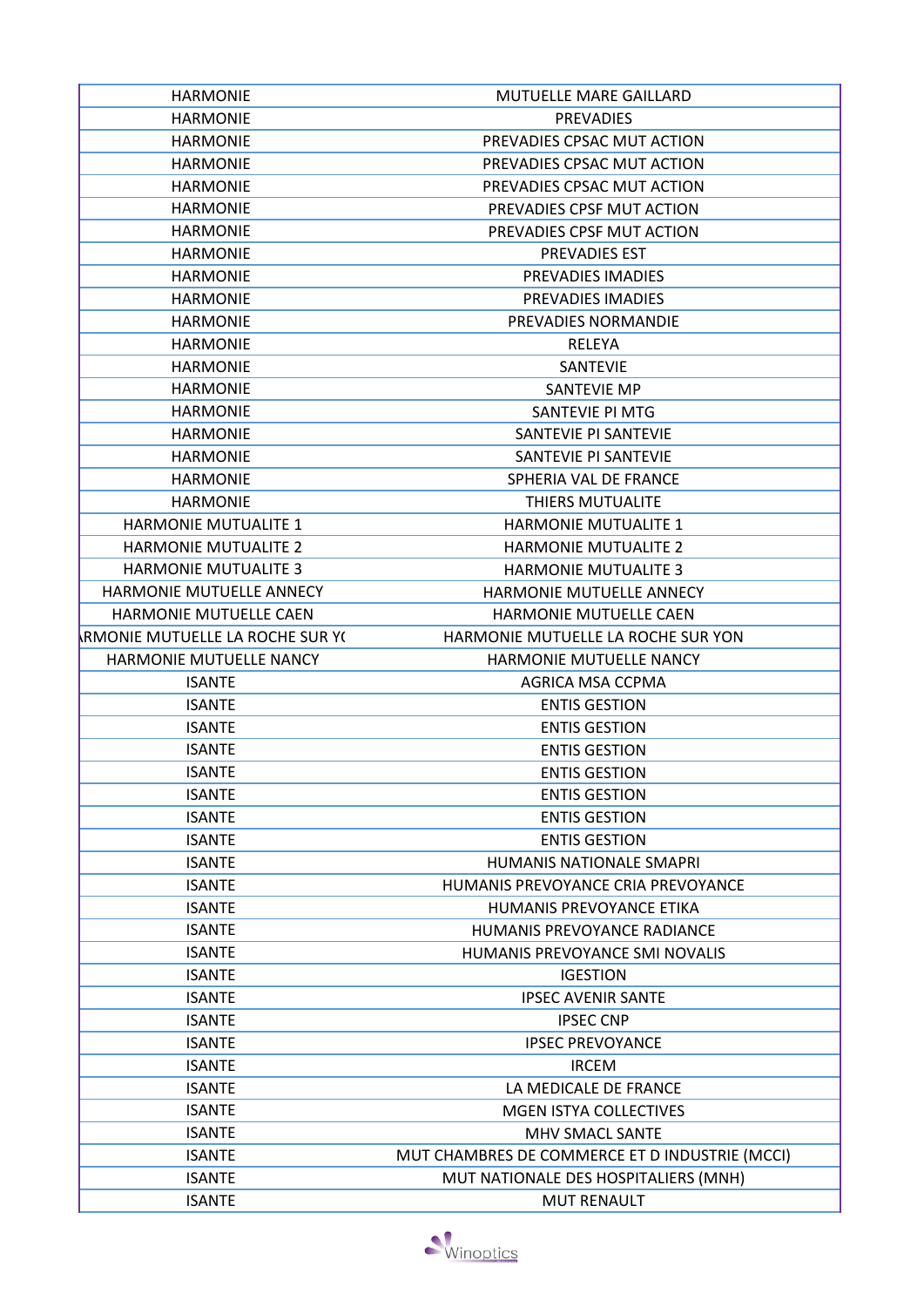| <b>ISANTE</b><br>MUTUALIA AGRI PREVOYANCE<br>MUTUELLE FAMILIALE (LMF)<br><b>ISANTE</b><br><b>ISANTE</b><br>MUTUELLE FAMILIALE (LMF)<br><b>ISANTE</b><br>MUTUELLE JUST ENSEMBLE<br><b>ISANTE</b><br>MUTUELLE MIEUX ETRE<br><b>ISANTE</b><br>PACIFICA INDIVIDUEL<br><b>ISANTE</b><br>PACIFICA MSA<br><b>ISANTE</b><br>PLEYEL SANTE MIPCF<br><b>RADIANCE HUMANIS EST</b><br><b>ISANTE</b><br><b>ISANTE</b><br>RADIANCE HUMANIS GRAND EST<br><b>ISANTE</b><br>SAFIAG AXA<br><b>ISANTE</b><br><b>SAFIAG HUMANIS</b><br>SAFIAG LMG<br><b>ISANTE</b><br>SAFIAG M COMME MUTUELLE<br><b>ISANTE</b><br><b>ISANTE</b><br><b>SAFIAG MICILS</b><br>SAFIAG MUT MIEUX ETRE (MME)<br><b>ISANTE</b><br><b>SAFIAG QUATREM</b><br><b>ISANTE</b><br>SAFIAG SWISSLIFE<br><b>ISANTE</b><br><b>ISANTE</b><br><b>THELEM ASSURANCES</b><br><b>ISANTE</b><br><b>UNEO</b><br>KALIVIA<br><b>AGRUME GROUPE HARMONIE</b><br><b>KALIVIA</b><br>HARMONIE FONCTION PUBLIQUE (HFP)<br><b>KALIVIA HARMONIE</b><br><b>ALTEIS MUTUELLES</b><br><b>KALIVIA HARMONIE</b><br><b>KALIVIA HARMONIE</b><br><b>KALIVIA HARMONIE</b><br>LA MUTUELLE DE LA VIENNE<br><b>KALIVIA HARMONIE</b><br>LA MUTUELLE DE LA VIENNE<br>MUT CHU HOPITAUX PUY DE DOME<br><b>KALIVIA HARMONIE</b><br>MUT DU COMMERCE ET DES SCOPS (MUCS)<br><b>KALIVIA HARMONIE</b><br><b>KALIVIA HARMONIE</b><br><b>MUT EXISTENCE</b><br><b>KALIVIA HARMONIE</b><br>MUT EXISTENCE CAMEC MSM MIEUX ETRE<br><b>KALIVIA HARMONIE</b><br>MUT GROUPE LA DEPECHE DU MIDI<br>MUT METIERS ELECTRONIQUES ET INFORMATIQUE (MMEI)<br>KALIVIA HARMONIE<br>KALIVIA HARMONIE<br><b>MUTUELLE ANNECY</b><br><b>KALIVIA HARMONIE</b><br><b>MUTUELLE CAEN</b><br><b>KALIVIA HARMONIE</b><br>MUTUELLE LA ROCHE SUR YON<br><b>KALIVIA HARMONIE</b><br><b>MUTUELLE MARE GAILLARD</b><br><b>KALIVIA HARMONIE</b><br><b>MUTUELLE NANCY</b><br>KALIVIA HARMONIE<br><b>PREVADIES</b><br>PREVADIES CPSAC MUT ACTION<br><b>KALIVIA HARMONIE</b><br>KALIVIA HARMONIE<br>PREVADIES CPSAC MUT ACTION<br><b>KALIVIA HARMONIE</b><br>PREVADIES CPSAC MUT ACTION<br>PREVADIES CPSF MUT ACTION<br>KALIVIA HARMONIE<br><b>KALIVIA HARMONIE</b><br>PREVADIES CPSF MUT ACTION | <b>ISANTE</b> | MUTUALIA (toutes mutuelles) |
|---------------------------------------------------------------------------------------------------------------------------------------------------------------------------------------------------------------------------------------------------------------------------------------------------------------------------------------------------------------------------------------------------------------------------------------------------------------------------------------------------------------------------------------------------------------------------------------------------------------------------------------------------------------------------------------------------------------------------------------------------------------------------------------------------------------------------------------------------------------------------------------------------------------------------------------------------------------------------------------------------------------------------------------------------------------------------------------------------------------------------------------------------------------------------------------------------------------------------------------------------------------------------------------------------------------------------------------------------------------------------------------------------------------------------------------------------------------------------------------------------------------------------------------------------------------------------------------------------------------------------------------------------------------------------------------------------------------------------------------------------------------------------------------------------------------------------------------------------------------------------------------------------------------------------------------------------------------------------------------------------------------------------------------------------------------------------------------------------------------------------------------------------------------|---------------|-----------------------------|
|                                                                                                                                                                                                                                                                                                                                                                                                                                                                                                                                                                                                                                                                                                                                                                                                                                                                                                                                                                                                                                                                                                                                                                                                                                                                                                                                                                                                                                                                                                                                                                                                                                                                                                                                                                                                                                                                                                                                                                                                                                                                                                                                                               |               |                             |
|                                                                                                                                                                                                                                                                                                                                                                                                                                                                                                                                                                                                                                                                                                                                                                                                                                                                                                                                                                                                                                                                                                                                                                                                                                                                                                                                                                                                                                                                                                                                                                                                                                                                                                                                                                                                                                                                                                                                                                                                                                                                                                                                                               |               |                             |
|                                                                                                                                                                                                                                                                                                                                                                                                                                                                                                                                                                                                                                                                                                                                                                                                                                                                                                                                                                                                                                                                                                                                                                                                                                                                                                                                                                                                                                                                                                                                                                                                                                                                                                                                                                                                                                                                                                                                                                                                                                                                                                                                                               |               |                             |
|                                                                                                                                                                                                                                                                                                                                                                                                                                                                                                                                                                                                                                                                                                                                                                                                                                                                                                                                                                                                                                                                                                                                                                                                                                                                                                                                                                                                                                                                                                                                                                                                                                                                                                                                                                                                                                                                                                                                                                                                                                                                                                                                                               |               |                             |
|                                                                                                                                                                                                                                                                                                                                                                                                                                                                                                                                                                                                                                                                                                                                                                                                                                                                                                                                                                                                                                                                                                                                                                                                                                                                                                                                                                                                                                                                                                                                                                                                                                                                                                                                                                                                                                                                                                                                                                                                                                                                                                                                                               |               |                             |
|                                                                                                                                                                                                                                                                                                                                                                                                                                                                                                                                                                                                                                                                                                                                                                                                                                                                                                                                                                                                                                                                                                                                                                                                                                                                                                                                                                                                                                                                                                                                                                                                                                                                                                                                                                                                                                                                                                                                                                                                                                                                                                                                                               |               |                             |
|                                                                                                                                                                                                                                                                                                                                                                                                                                                                                                                                                                                                                                                                                                                                                                                                                                                                                                                                                                                                                                                                                                                                                                                                                                                                                                                                                                                                                                                                                                                                                                                                                                                                                                                                                                                                                                                                                                                                                                                                                                                                                                                                                               |               |                             |
|                                                                                                                                                                                                                                                                                                                                                                                                                                                                                                                                                                                                                                                                                                                                                                                                                                                                                                                                                                                                                                                                                                                                                                                                                                                                                                                                                                                                                                                                                                                                                                                                                                                                                                                                                                                                                                                                                                                                                                                                                                                                                                                                                               |               |                             |
|                                                                                                                                                                                                                                                                                                                                                                                                                                                                                                                                                                                                                                                                                                                                                                                                                                                                                                                                                                                                                                                                                                                                                                                                                                                                                                                                                                                                                                                                                                                                                                                                                                                                                                                                                                                                                                                                                                                                                                                                                                                                                                                                                               |               |                             |
|                                                                                                                                                                                                                                                                                                                                                                                                                                                                                                                                                                                                                                                                                                                                                                                                                                                                                                                                                                                                                                                                                                                                                                                                                                                                                                                                                                                                                                                                                                                                                                                                                                                                                                                                                                                                                                                                                                                                                                                                                                                                                                                                                               |               |                             |
|                                                                                                                                                                                                                                                                                                                                                                                                                                                                                                                                                                                                                                                                                                                                                                                                                                                                                                                                                                                                                                                                                                                                                                                                                                                                                                                                                                                                                                                                                                                                                                                                                                                                                                                                                                                                                                                                                                                                                                                                                                                                                                                                                               |               |                             |
|                                                                                                                                                                                                                                                                                                                                                                                                                                                                                                                                                                                                                                                                                                                                                                                                                                                                                                                                                                                                                                                                                                                                                                                                                                                                                                                                                                                                                                                                                                                                                                                                                                                                                                                                                                                                                                                                                                                                                                                                                                                                                                                                                               |               |                             |
|                                                                                                                                                                                                                                                                                                                                                                                                                                                                                                                                                                                                                                                                                                                                                                                                                                                                                                                                                                                                                                                                                                                                                                                                                                                                                                                                                                                                                                                                                                                                                                                                                                                                                                                                                                                                                                                                                                                                                                                                                                                                                                                                                               |               |                             |
|                                                                                                                                                                                                                                                                                                                                                                                                                                                                                                                                                                                                                                                                                                                                                                                                                                                                                                                                                                                                                                                                                                                                                                                                                                                                                                                                                                                                                                                                                                                                                                                                                                                                                                                                                                                                                                                                                                                                                                                                                                                                                                                                                               |               |                             |
|                                                                                                                                                                                                                                                                                                                                                                                                                                                                                                                                                                                                                                                                                                                                                                                                                                                                                                                                                                                                                                                                                                                                                                                                                                                                                                                                                                                                                                                                                                                                                                                                                                                                                                                                                                                                                                                                                                                                                                                                                                                                                                                                                               |               |                             |
|                                                                                                                                                                                                                                                                                                                                                                                                                                                                                                                                                                                                                                                                                                                                                                                                                                                                                                                                                                                                                                                                                                                                                                                                                                                                                                                                                                                                                                                                                                                                                                                                                                                                                                                                                                                                                                                                                                                                                                                                                                                                                                                                                               |               |                             |
|                                                                                                                                                                                                                                                                                                                                                                                                                                                                                                                                                                                                                                                                                                                                                                                                                                                                                                                                                                                                                                                                                                                                                                                                                                                                                                                                                                                                                                                                                                                                                                                                                                                                                                                                                                                                                                                                                                                                                                                                                                                                                                                                                               |               |                             |
|                                                                                                                                                                                                                                                                                                                                                                                                                                                                                                                                                                                                                                                                                                                                                                                                                                                                                                                                                                                                                                                                                                                                                                                                                                                                                                                                                                                                                                                                                                                                                                                                                                                                                                                                                                                                                                                                                                                                                                                                                                                                                                                                                               |               |                             |
|                                                                                                                                                                                                                                                                                                                                                                                                                                                                                                                                                                                                                                                                                                                                                                                                                                                                                                                                                                                                                                                                                                                                                                                                                                                                                                                                                                                                                                                                                                                                                                                                                                                                                                                                                                                                                                                                                                                                                                                                                                                                                                                                                               |               |                             |
|                                                                                                                                                                                                                                                                                                                                                                                                                                                                                                                                                                                                                                                                                                                                                                                                                                                                                                                                                                                                                                                                                                                                                                                                                                                                                                                                                                                                                                                                                                                                                                                                                                                                                                                                                                                                                                                                                                                                                                                                                                                                                                                                                               |               |                             |
|                                                                                                                                                                                                                                                                                                                                                                                                                                                                                                                                                                                                                                                                                                                                                                                                                                                                                                                                                                                                                                                                                                                                                                                                                                                                                                                                                                                                                                                                                                                                                                                                                                                                                                                                                                                                                                                                                                                                                                                                                                                                                                                                                               |               |                             |
|                                                                                                                                                                                                                                                                                                                                                                                                                                                                                                                                                                                                                                                                                                                                                                                                                                                                                                                                                                                                                                                                                                                                                                                                                                                                                                                                                                                                                                                                                                                                                                                                                                                                                                                                                                                                                                                                                                                                                                                                                                                                                                                                                               |               |                             |
|                                                                                                                                                                                                                                                                                                                                                                                                                                                                                                                                                                                                                                                                                                                                                                                                                                                                                                                                                                                                                                                                                                                                                                                                                                                                                                                                                                                                                                                                                                                                                                                                                                                                                                                                                                                                                                                                                                                                                                                                                                                                                                                                                               |               |                             |
|                                                                                                                                                                                                                                                                                                                                                                                                                                                                                                                                                                                                                                                                                                                                                                                                                                                                                                                                                                                                                                                                                                                                                                                                                                                                                                                                                                                                                                                                                                                                                                                                                                                                                                                                                                                                                                                                                                                                                                                                                                                                                                                                                               |               |                             |
|                                                                                                                                                                                                                                                                                                                                                                                                                                                                                                                                                                                                                                                                                                                                                                                                                                                                                                                                                                                                                                                                                                                                                                                                                                                                                                                                                                                                                                                                                                                                                                                                                                                                                                                                                                                                                                                                                                                                                                                                                                                                                                                                                               |               |                             |
|                                                                                                                                                                                                                                                                                                                                                                                                                                                                                                                                                                                                                                                                                                                                                                                                                                                                                                                                                                                                                                                                                                                                                                                                                                                                                                                                                                                                                                                                                                                                                                                                                                                                                                                                                                                                                                                                                                                                                                                                                                                                                                                                                               |               |                             |
|                                                                                                                                                                                                                                                                                                                                                                                                                                                                                                                                                                                                                                                                                                                                                                                                                                                                                                                                                                                                                                                                                                                                                                                                                                                                                                                                                                                                                                                                                                                                                                                                                                                                                                                                                                                                                                                                                                                                                                                                                                                                                                                                                               |               |                             |
|                                                                                                                                                                                                                                                                                                                                                                                                                                                                                                                                                                                                                                                                                                                                                                                                                                                                                                                                                                                                                                                                                                                                                                                                                                                                                                                                                                                                                                                                                                                                                                                                                                                                                                                                                                                                                                                                                                                                                                                                                                                                                                                                                               |               |                             |
|                                                                                                                                                                                                                                                                                                                                                                                                                                                                                                                                                                                                                                                                                                                                                                                                                                                                                                                                                                                                                                                                                                                                                                                                                                                                                                                                                                                                                                                                                                                                                                                                                                                                                                                                                                                                                                                                                                                                                                                                                                                                                                                                                               |               |                             |
|                                                                                                                                                                                                                                                                                                                                                                                                                                                                                                                                                                                                                                                                                                                                                                                                                                                                                                                                                                                                                                                                                                                                                                                                                                                                                                                                                                                                                                                                                                                                                                                                                                                                                                                                                                                                                                                                                                                                                                                                                                                                                                                                                               |               |                             |
|                                                                                                                                                                                                                                                                                                                                                                                                                                                                                                                                                                                                                                                                                                                                                                                                                                                                                                                                                                                                                                                                                                                                                                                                                                                                                                                                                                                                                                                                                                                                                                                                                                                                                                                                                                                                                                                                                                                                                                                                                                                                                                                                                               |               |                             |
|                                                                                                                                                                                                                                                                                                                                                                                                                                                                                                                                                                                                                                                                                                                                                                                                                                                                                                                                                                                                                                                                                                                                                                                                                                                                                                                                                                                                                                                                                                                                                                                                                                                                                                                                                                                                                                                                                                                                                                                                                                                                                                                                                               |               |                             |
|                                                                                                                                                                                                                                                                                                                                                                                                                                                                                                                                                                                                                                                                                                                                                                                                                                                                                                                                                                                                                                                                                                                                                                                                                                                                                                                                                                                                                                                                                                                                                                                                                                                                                                                                                                                                                                                                                                                                                                                                                                                                                                                                                               |               |                             |
|                                                                                                                                                                                                                                                                                                                                                                                                                                                                                                                                                                                                                                                                                                                                                                                                                                                                                                                                                                                                                                                                                                                                                                                                                                                                                                                                                                                                                                                                                                                                                                                                                                                                                                                                                                                                                                                                                                                                                                                                                                                                                                                                                               |               |                             |
|                                                                                                                                                                                                                                                                                                                                                                                                                                                                                                                                                                                                                                                                                                                                                                                                                                                                                                                                                                                                                                                                                                                                                                                                                                                                                                                                                                                                                                                                                                                                                                                                                                                                                                                                                                                                                                                                                                                                                                                                                                                                                                                                                               |               |                             |
|                                                                                                                                                                                                                                                                                                                                                                                                                                                                                                                                                                                                                                                                                                                                                                                                                                                                                                                                                                                                                                                                                                                                                                                                                                                                                                                                                                                                                                                                                                                                                                                                                                                                                                                                                                                                                                                                                                                                                                                                                                                                                                                                                               |               |                             |
|                                                                                                                                                                                                                                                                                                                                                                                                                                                                                                                                                                                                                                                                                                                                                                                                                                                                                                                                                                                                                                                                                                                                                                                                                                                                                                                                                                                                                                                                                                                                                                                                                                                                                                                                                                                                                                                                                                                                                                                                                                                                                                                                                               |               |                             |
|                                                                                                                                                                                                                                                                                                                                                                                                                                                                                                                                                                                                                                                                                                                                                                                                                                                                                                                                                                                                                                                                                                                                                                                                                                                                                                                                                                                                                                                                                                                                                                                                                                                                                                                                                                                                                                                                                                                                                                                                                                                                                                                                                               |               |                             |
|                                                                                                                                                                                                                                                                                                                                                                                                                                                                                                                                                                                                                                                                                                                                                                                                                                                                                                                                                                                                                                                                                                                                                                                                                                                                                                                                                                                                                                                                                                                                                                                                                                                                                                                                                                                                                                                                                                                                                                                                                                                                                                                                                               |               |                             |
|                                                                                                                                                                                                                                                                                                                                                                                                                                                                                                                                                                                                                                                                                                                                                                                                                                                                                                                                                                                                                                                                                                                                                                                                                                                                                                                                                                                                                                                                                                                                                                                                                                                                                                                                                                                                                                                                                                                                                                                                                                                                                                                                                               |               |                             |
|                                                                                                                                                                                                                                                                                                                                                                                                                                                                                                                                                                                                                                                                                                                                                                                                                                                                                                                                                                                                                                                                                                                                                                                                                                                                                                                                                                                                                                                                                                                                                                                                                                                                                                                                                                                                                                                                                                                                                                                                                                                                                                                                                               |               |                             |
|                                                                                                                                                                                                                                                                                                                                                                                                                                                                                                                                                                                                                                                                                                                                                                                                                                                                                                                                                                                                                                                                                                                                                                                                                                                                                                                                                                                                                                                                                                                                                                                                                                                                                                                                                                                                                                                                                                                                                                                                                                                                                                                                                               |               |                             |
|                                                                                                                                                                                                                                                                                                                                                                                                                                                                                                                                                                                                                                                                                                                                                                                                                                                                                                                                                                                                                                                                                                                                                                                                                                                                                                                                                                                                                                                                                                                                                                                                                                                                                                                                                                                                                                                                                                                                                                                                                                                                                                                                                               |               |                             |
| KALIVIA HARMONIE<br>PREVADIES EST                                                                                                                                                                                                                                                                                                                                                                                                                                                                                                                                                                                                                                                                                                                                                                                                                                                                                                                                                                                                                                                                                                                                                                                                                                                                                                                                                                                                                                                                                                                                                                                                                                                                                                                                                                                                                                                                                                                                                                                                                                                                                                                             |               |                             |
| KALIVIA HARMONIE<br>PREVADIES IMADIES                                                                                                                                                                                                                                                                                                                                                                                                                                                                                                                                                                                                                                                                                                                                                                                                                                                                                                                                                                                                                                                                                                                                                                                                                                                                                                                                                                                                                                                                                                                                                                                                                                                                                                                                                                                                                                                                                                                                                                                                                                                                                                                         |               |                             |
| <b>KALIVIA HARMONIE</b><br>PREVADIES IMADIES                                                                                                                                                                                                                                                                                                                                                                                                                                                                                                                                                                                                                                                                                                                                                                                                                                                                                                                                                                                                                                                                                                                                                                                                                                                                                                                                                                                                                                                                                                                                                                                                                                                                                                                                                                                                                                                                                                                                                                                                                                                                                                                  |               |                             |
| <b>KALIVIA HARMONIE</b><br>PREVADIES NORMANDIE                                                                                                                                                                                                                                                                                                                                                                                                                                                                                                                                                                                                                                                                                                                                                                                                                                                                                                                                                                                                                                                                                                                                                                                                                                                                                                                                                                                                                                                                                                                                                                                                                                                                                                                                                                                                                                                                                                                                                                                                                                                                                                                |               |                             |
| <b>KALIVIA HARMONIE</b><br><b>RELEYA</b>                                                                                                                                                                                                                                                                                                                                                                                                                                                                                                                                                                                                                                                                                                                                                                                                                                                                                                                                                                                                                                                                                                                                                                                                                                                                                                                                                                                                                                                                                                                                                                                                                                                                                                                                                                                                                                                                                                                                                                                                                                                                                                                      |               |                             |
| <b>KALIVIA HARMONIE</b><br>SANTEVIE                                                                                                                                                                                                                                                                                                                                                                                                                                                                                                                                                                                                                                                                                                                                                                                                                                                                                                                                                                                                                                                                                                                                                                                                                                                                                                                                                                                                                                                                                                                                                                                                                                                                                                                                                                                                                                                                                                                                                                                                                                                                                                                           |               |                             |

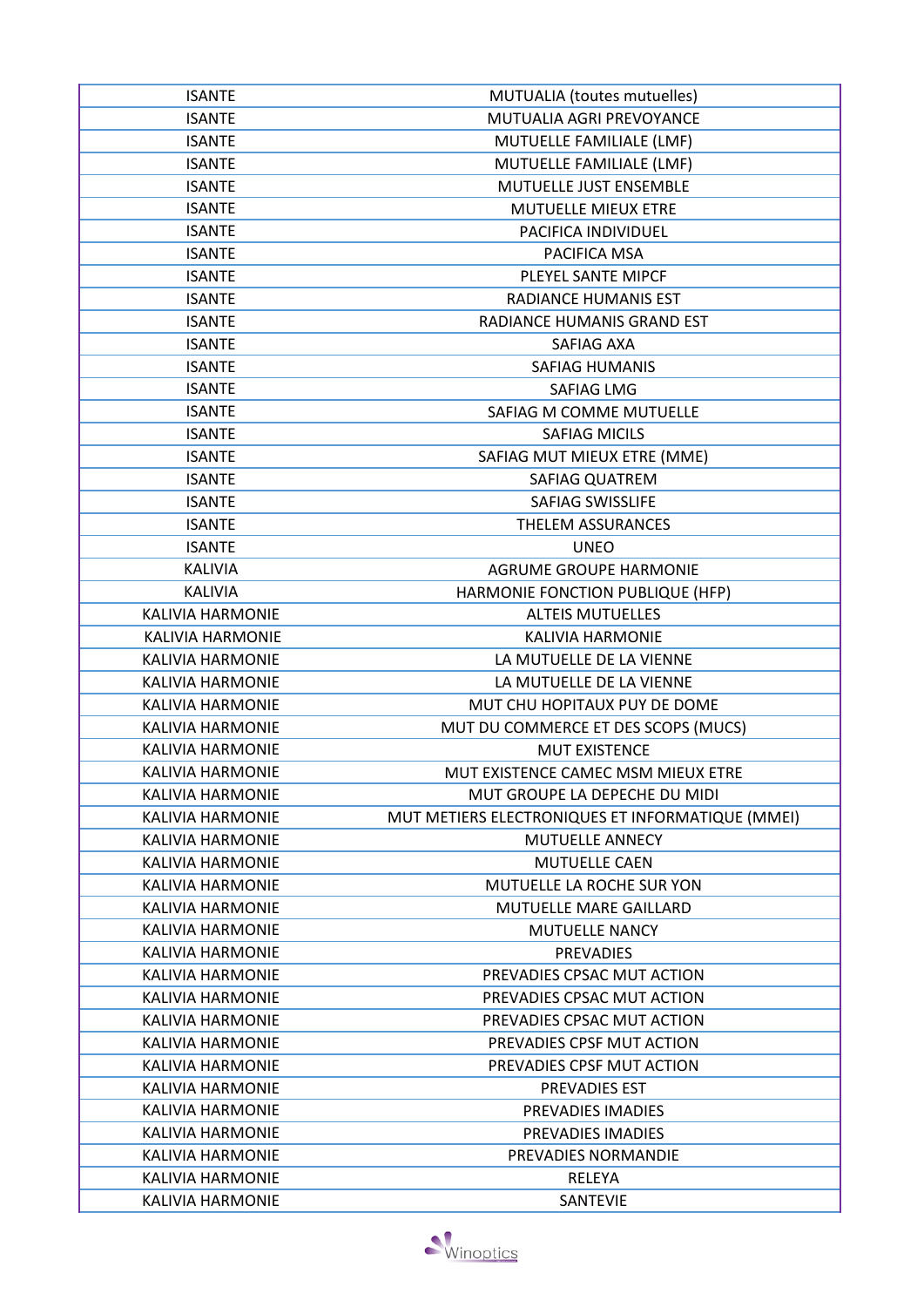| <b>KALIVIA HARMONIE</b>      | <b>SANTEVIE MP</b>                       |
|------------------------------|------------------------------------------|
| <b>KALIVIA HARMONIE</b>      | SANTEVIE PI MTG                          |
| <b>KALIVIA HARMONIE</b>      | SANTEVIE PI SANTEVIE                     |
| <b>KALIVIA HARMONIE</b>      | SANTEVIE PI SANTEVIE                     |
| <b>KALIVIA HARMONIE</b>      | SPHERIA VAL DE FRANCE                    |
| <b>KALIVIA HARMONIE</b>      | THIERS MUTUALITE                         |
| KALIVIA HARMONIE MUTUALITE 1 | KALIVIA HARMONIE MUTUALITE 1             |
| KALIVIA HARMONIE MUTUALITE 2 | KALIVIA HARMONIE MUTUALITE 2             |
| KALIVIA HARMONIE MUTUALITE 3 | KALIVIA HARMONIE MUTUALITE 3             |
| <b>KORELIO</b>               | <b>AUDIENS PREVOYANCE</b>                |
| <b>KORELIO</b>               | <b>AUXILIAIRE</b>                        |
| <b>KORELIO</b>               | <b>BTP PREVOYANCE</b>                    |
| <b>KORELIO</b>               | <b>IRP AUTO MPA</b>                      |
| <b>KORELIO</b>               | MGI                                      |
| <b>KORELIO</b>               | MUT BOISSIERE (MBBTP)                    |
| <b>KORELIO</b>               | MUT BTP NORD (MBTP)                      |
| <b>KORELIO</b>               | MUT BTP SUD EST (MBTPSE)                 |
|                              | MUTUELLE DE LA SADE                      |
| <b>KORELIO</b>               |                                          |
| <b>KORELIO</b>               | PRO BTP ERP                              |
| <b>KORELIO</b>               | PRO BTP ERP                              |
| <b>KORELIO</b>               | SAF BTP VIE                              |
| <b>KORELIO</b>               | <b>SMABTP</b>                            |
| <b>MERCER</b>                | <b>MERCER</b>                            |
| <b>OCIANE GPE MATMUT</b>     | <b>OCIANE GPE MATMUT</b>                 |
| <b>OPTILYS</b>               | AMPLI                                    |
| <b>OPTILYS</b>               | <b>ASCOMA TP</b>                         |
| <b>OPTILYS</b>               | CGAM (ex JP COLONNA)                     |
| <b>OPTILYS</b>               | <b>CIPRES VIE</b>                        |
| <b>OPTILYS</b>               | GPS (ex JP COLONNA)                      |
| <b>OPTILYS</b>               | <b>HCR SANTE (GPS)</b>                   |
| <b>OPTILYS</b>               | MUT MINISTERE JUSTICE (MMJ)              |
| <b>OPTILYS</b>               | <b>S2H VIVINTER PREVOYANCE</b>           |
| <b>SP SANTE</b>              | <b>AIAC</b>                              |
| <b>SP SANTE</b>              | AMIS                                     |
| <b>SP SANTE</b>              | <b>APRIA RSA</b>                         |
| <b>SP SANTE</b>              | <b>AVIVA ASSURANCES</b>                  |
| <b>SP SANTE</b>              | <b>BALOO (ex DELTA ASSURANCE)</b>        |
| <b>SP SANTE</b>              | CENTRE GESTION REGLEMENTS MALADIE (CGRM) |
| <b>SP SANTE</b>              | COLLECTEAM                               |
| <b>SP SANTE</b>              | <b>DSC AXA FRANCE</b>                    |
| <b>SP SANTE</b>              | <b>GEREP</b>                             |
| <b>SP SANTE</b>              | <b>GRAS SAVOYE</b>                       |
| <b>SP SANTE</b>              | <b>HELIUM</b>                            |
| <b>SP SANTE</b>              | <b>IPECA</b>                             |
| <b>SP SANTE</b>              | <b>MACSF</b>                             |
| <b>SP SANTE</b>              | <b>OWLIANCE TELERGOS</b>                 |
| <b>SP SANTE</b>              | <b>SG SANTE</b>                          |
| <b>SP SANTE</b>              | SOGAREP (AXA)                            |
| <b>SP SANTE</b>              | SPVIE CGRM                               |
| <b>SP SANTE</b>              | <b>UGIPS GESTION (AXA)</b>               |